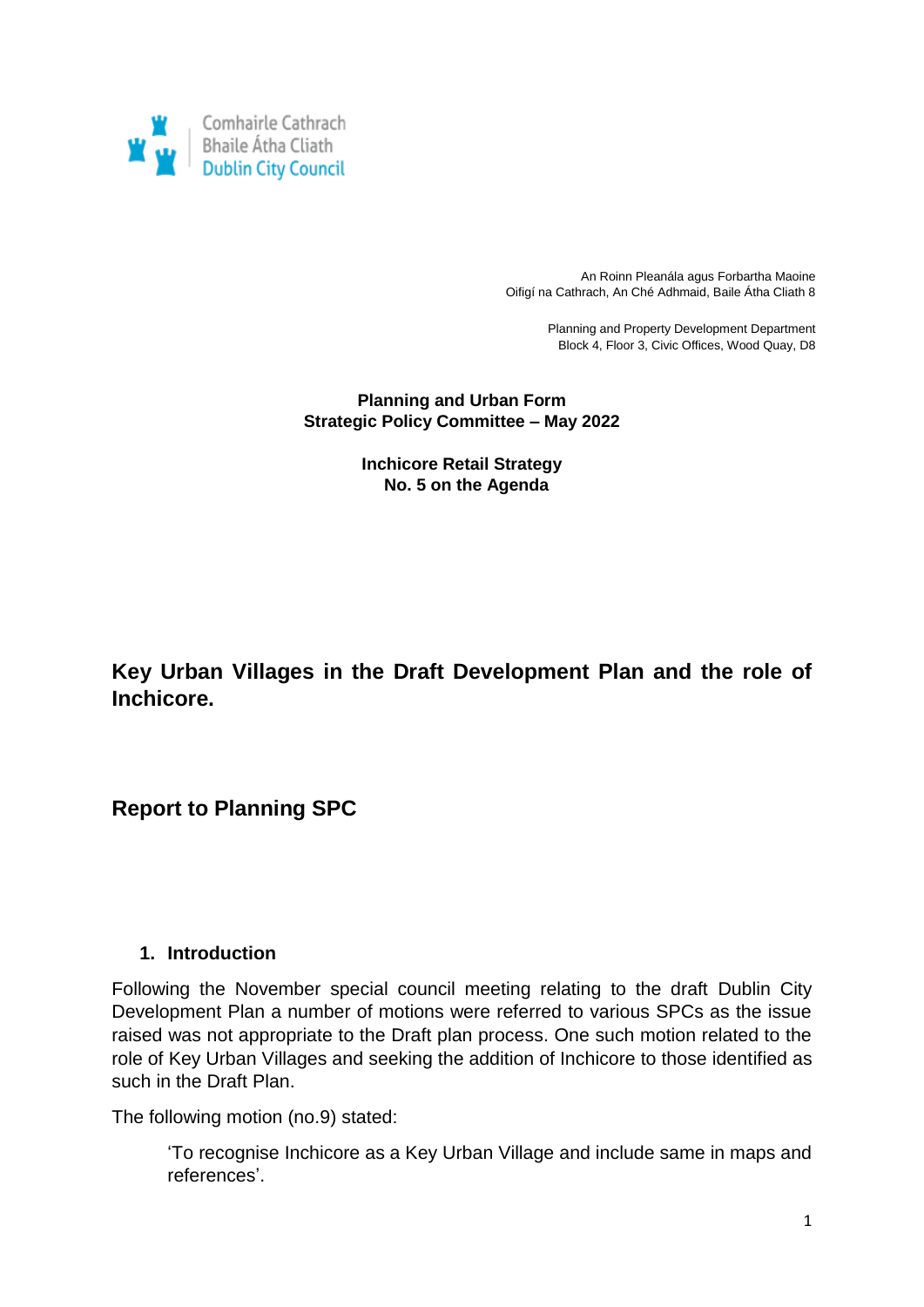Planning Reason :

'Inchicore Village is a key artery into the city, but also a place where significant development will occur throughout the course of this plan. The village should be recognised as same and supported as such'.

In the Chief Executive's Response presented for consideration, the CE outlined that the identification of Key Urban Villages is linked to the retail hierarchy contained in the Regional Spatial Economic Strategy (RSES), which Dublin City Council must comply with. Key Urban Villages equate to level 3 of the retail hierarchy in the RSES; and Inchicore is not included in this level.

The recommendation was that the motion is not agreed and at the November meeting the motion was withdrawn with the agreement that a request be made to the Department of Housing, Local Government and Heritage and the Eastern and Midland Regional Authority to undertake a review of the Greater Dublin Retail Strategy.

# **2. Retail Planning Guidelines for Planning Authorities (2012)**

The above Guidelines are the relevant reference document for the retail aspects of City, County, Local and Regional plans. The Guidelines state the importance of managing the development of retail; utilising hierarchies of towns/villages plus the careful application of caps on volume of retail to ensure that the retail is plan-led, sustainable and supports balanced town focussed regeneration without resulting in decline, blight and dereliction as retail consumption shifts to newer developed centres. The Guidelines recommend a multi-Authority approach to retail strategies and reference the Greater Dublin Area.

### **3. Retail Strategy for the Greater Dublin Area (2008-2016)**

This Strategy, the second retail strategy prepared for the Greater Dublin Area (GDA, Dublin, Meath, Kildare and Wicklow); was jointly prepared by the seven Local Authorities and two Regional Authorities in place at the time (Dublin and Mid-East). It undertook a detailed analysis of retail spend in the GDA in relation to convenience and comparison shopping addressing levels of spending, locations, population catchments, and existing and planned retail provision. Following this analysis it set out a series of policy recommendations regarding future retail provision and a retail hierarchy for the GDA. This document was prepared prior to large-scale online shopping and using figures from the 2006 Census and financial figures prior to the economic crisis and for these reasons the volume of retail anticipated is now overscaled.

# **4. Regional Spatial and Economic Strategy (RSES)**

The Regional Spatial and Economic Strategy for the Eastern and Midlands Regional Assembly (RSES) is the regional statutory planning context for the City Development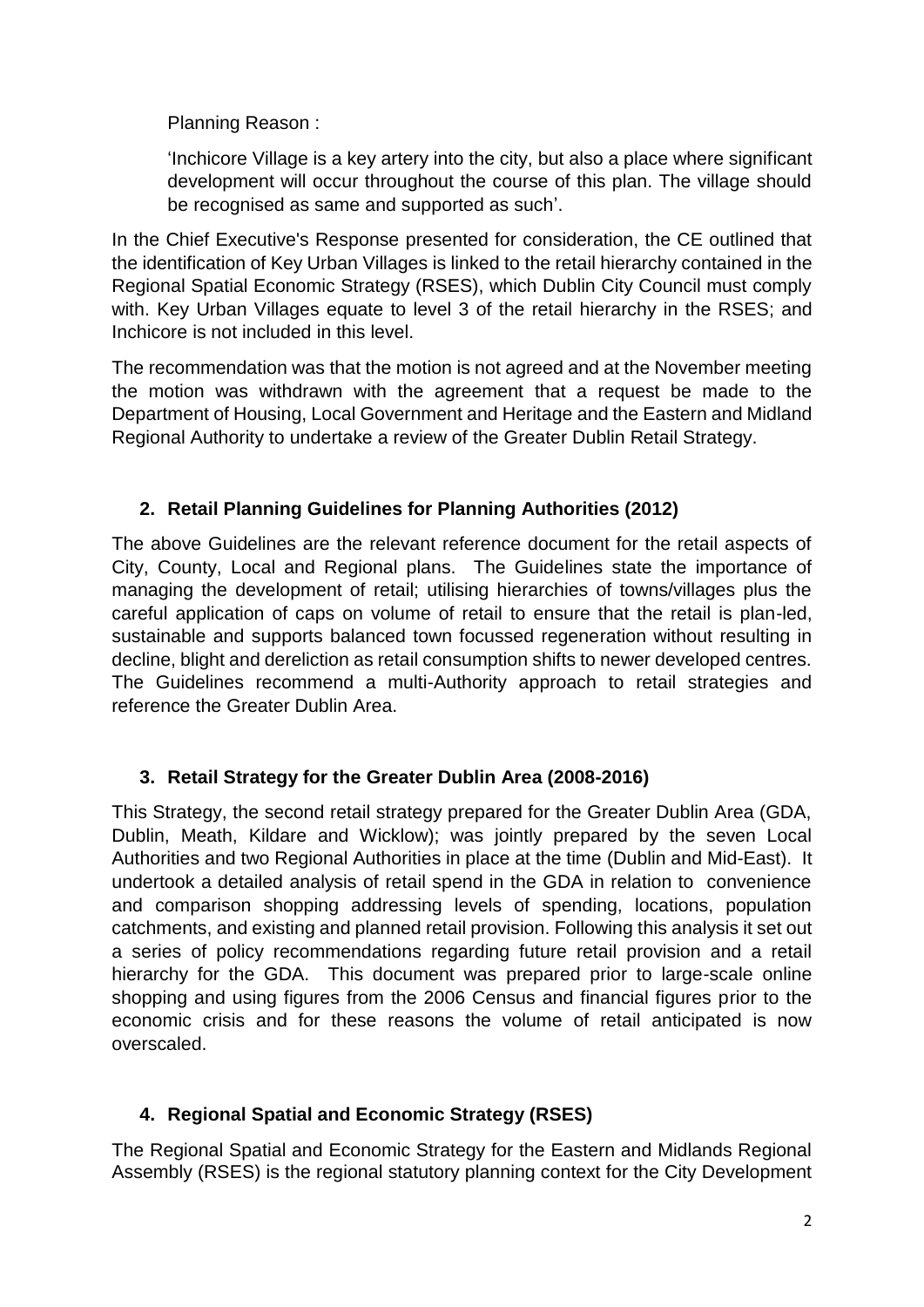Plan. The retail strategy of the City Council; contained in the Development Plan, must be in keeping with to the retail strategy and hierarchy as contained in the RSES. Table 6.1 of the RSES sets out the retail hierarchy for the Region; defined into 5 pyramidal levels. Dublin City Centre is solely designated as Level 1 – Metropolitan Centre. The main county towns are level 2- Major Town Centres & County (Principal) Towns; which includes for example Naas, Swords and Tullamore. Level 3 is also defined, and for each Council a list of Level 3 -Town and District Centres and Sub-County Towns is defined. For Level 4 (Neighbourhood centres, Local Centres, Small Towns and Villages) and level 5 (Corner shops/Small Villages), it is the role of the relevant development plans to designate the role of each place as part of their retail strategy. Objective RPO 6.10 of the RSES also states that EMRA will support the preparation of a Retail Strategy/Strategies for the Region in accordance with the Retail Planning Guidelines for Planning Authorities 2021, or any subsequent update, to update the retail hierarchy and apply floorspace requirements for the Region. RPO 6.11 states that the retail hierarchy as defined in the RSES and based on the 2008 Strategy will be applied as until it is updated.

Key Urban Villages are defined by the RSES and the Retail Strategy (2008) as large scale centres of retail; offering at least one large supermarket of scale and a range of local retail and other services (such as banking); with a catchment of approximately 30-40,000 people.

### **5. Draft Dublin City Development Plan**

The main aim of the Retail Strategy for Dublin City is to take a balanced and sustainable approach to the provision of retail in the City. It aims to continue to support the city centre retail sector as the prime retail location in the State. It also aims to promote and consolidate the role of the Key Urban Villages with an appropriate level of retail development and support the concept of a 15 minute city with a network of urban villages (both level 3 and level 4) providing a range of services locally to work and home.

Chapter 4 of the draft Plan deals with the approach to the inner suburbs and outer city and states:

'Over the next plan period, the strategic approach is also to strengthen the hierarchy of urban villages in the inner suburbs and outer city and consolidate and develop them as key focal points for the communities that they serve. The urban centres can provide opportunities for good urban placemaking, are centres for local services and form a basis for sustainable city living. 12 Key Urban Villages (KUVs) have been identified in the city suburbs (refer to Chapter 7: The City Centre, Urban Villages and Retail and Appendix 2: Retail Strategy). It is envisaged that these will be strong spatial hubs and provide a range of retail, commercial, employment, community and other services. Urban villages will play a key role in developing the concept of a 15 minute city..

…Urban villages and smaller neighbourhood centres will also play a central role in developing the concept of a 15-minute city. This means people's daily requirements can be reached within 15 minutes by foot, bike or public transport.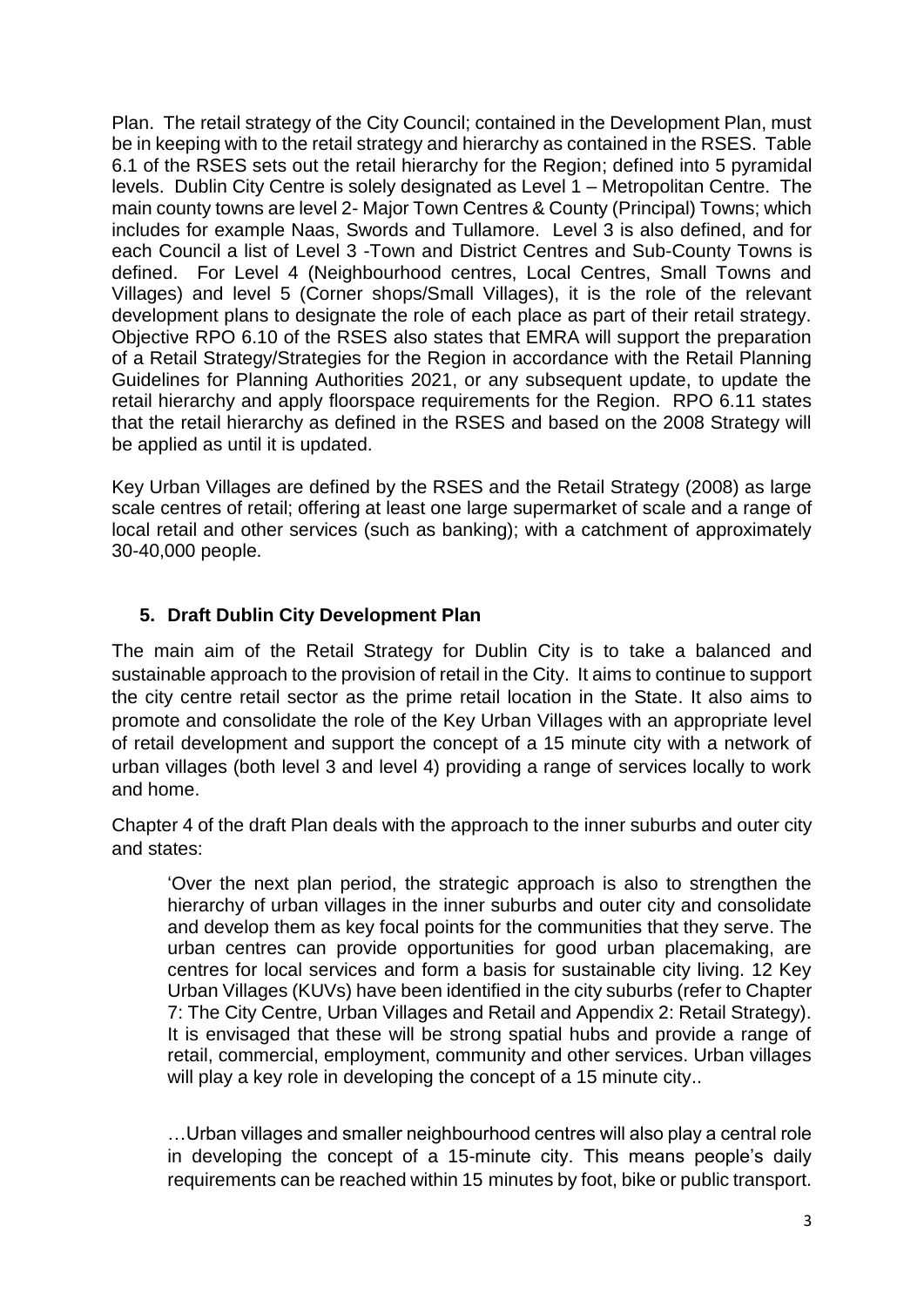The plan aims to continue to consolidate and environmentally upgrade these local centres'.

The retail strategy and designation of urban villages within the hierarchy in the Draft Plan is an accordance with the RSES hierarchy. In the City retail strategy, the Draft Plan describes the scale and role of each level of the hierarchy. (See Table 2, page 181 of Volume 2: Appendices).

A key issue for retail designations is the need for balance in the provision of retail and growth of retail development. There is a limit overall in the volume of retail and service spending available within the city region. This "pool" of demand can increase through population growth; supporting new retail development and new designations; but is can also fall; as has happened with the accelerated shift to online retail and service use. It is critical that each position of the hierarchy is scaled appropriately to avoid competition between proximate locations. Too many designated locations in the higher tiers will result in other high ranked locations losing their catchment and falling into decline and/or negate regeneration plans for such locations in need of investment. Such decline can result in serious loss of services and local retail to parts of the city; undermining a sustainable approach to planning and the 15 minute city concept.

Key urban villages are larger scale centres of retail and other services in the City. Decisions on designation of locations needs to be informed by an assessment of catchment of existing centres; scale of demand in the area; future demand and future growth areas and the volume of demand likely; all recognising the inter-related nature of these issues and preferably undertaken at a city region scale to recognise that retail and service catchments extend cross Council boundaries.

Inchicore has potential for growth as an urban village, with locational advantages (Luas and bus connections, proximity to Grand Canal, Lansdowne Valley Park, Irish National War Memorial Garden), imminent significant public investment in housing and infrastructure (Emmet Road regeneration project and Bus Connects) as well as a development strategy identify key projects that will enhance and strengthen the function of the Kilmainham Inchicore area (Kilmainham Inchicore Development Strategy). This is reflected in objective CSO13 of the draft plan which is 'To seek funding under Call 3 of the URDF for the planning, detailed design and construction of the Kilmainham and Inchicore Development Strategy projects'. A change from an urban village to a key urban village will not prevent needed investment and growth in Inchicore.

A decision as to whether the catchment of Inchicore is or will be large enough to justify changing the village from level 4 to level 3 needs to be carefully made; as a significant expansion of the retail offer in Inchicore could take from the catchment of the adjoining Key Urban Villages at Ballyfermot, Crumlin and (future planned) Naas Road. District Centres/Key Urban Villages are also significant hubs where higher density mixed use development; including residential use, will be promoted.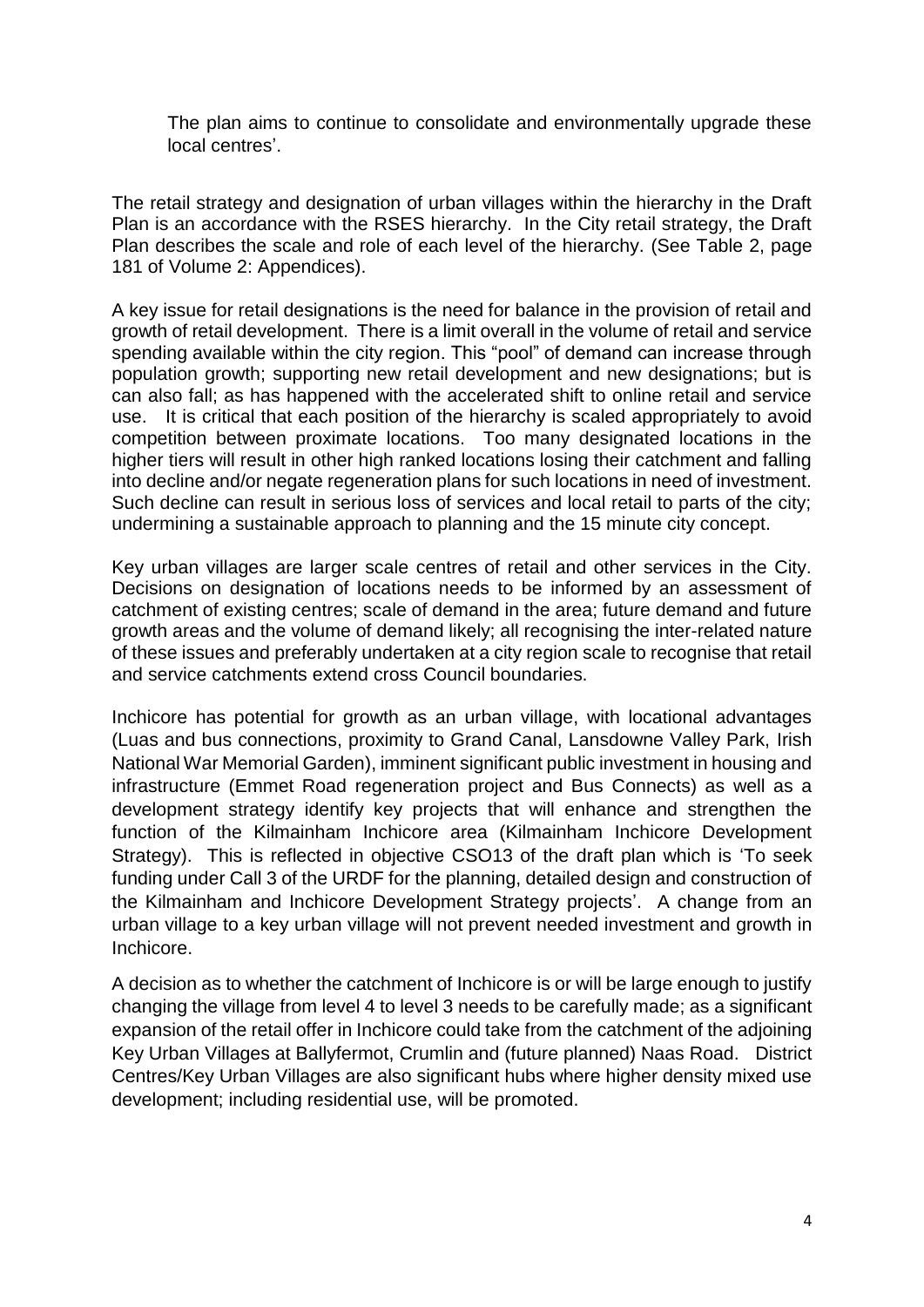### **6. Review of the Greater Dublin Area (GDA) Retail Strategy**

It is acknowledged in the RSES that the Retail Strategy for the Greater Dublin Area is dated and in need of review with section 6.5 stating:

'It is recognised that the floorspace thresholds detailed in the GDA strategy were prepared in a different economic climate and in many cases are still to be reached. In this regard, EMRA will support and drive the preparation of a new retail strategy for the Region under the requirements of the Retail Planning Guidelines for Planning Authorities 2012, or any subsequent update, to update this hierarchy and apply floorspace requirements for the Region.'

A decision on preparing a retail strategy for the GDA is a collective one, requiring agreement from all relevant local authorities to work with the Regional Assembly and the Department to prepare a new Strategy. Where such agreement is given it is the role of the Regional Assembly to work with the Councils and the Department to begin the process of updating the Retail Strategy for the Greater Dublin Area. Such a review will enable a full review of changes in retail patterns, changed populations, new growth areas and a more tailored approach to the City's retail and settlement strategy can be shaped. As part of this analysis, the role of Inchicore and all other urban villages at both level 3 and level 4 can be fully reviewed.

Draft letters to both the RSES and the Department are included in the Appendix to this report.

Deirdre Scully,

Deputy City Planner.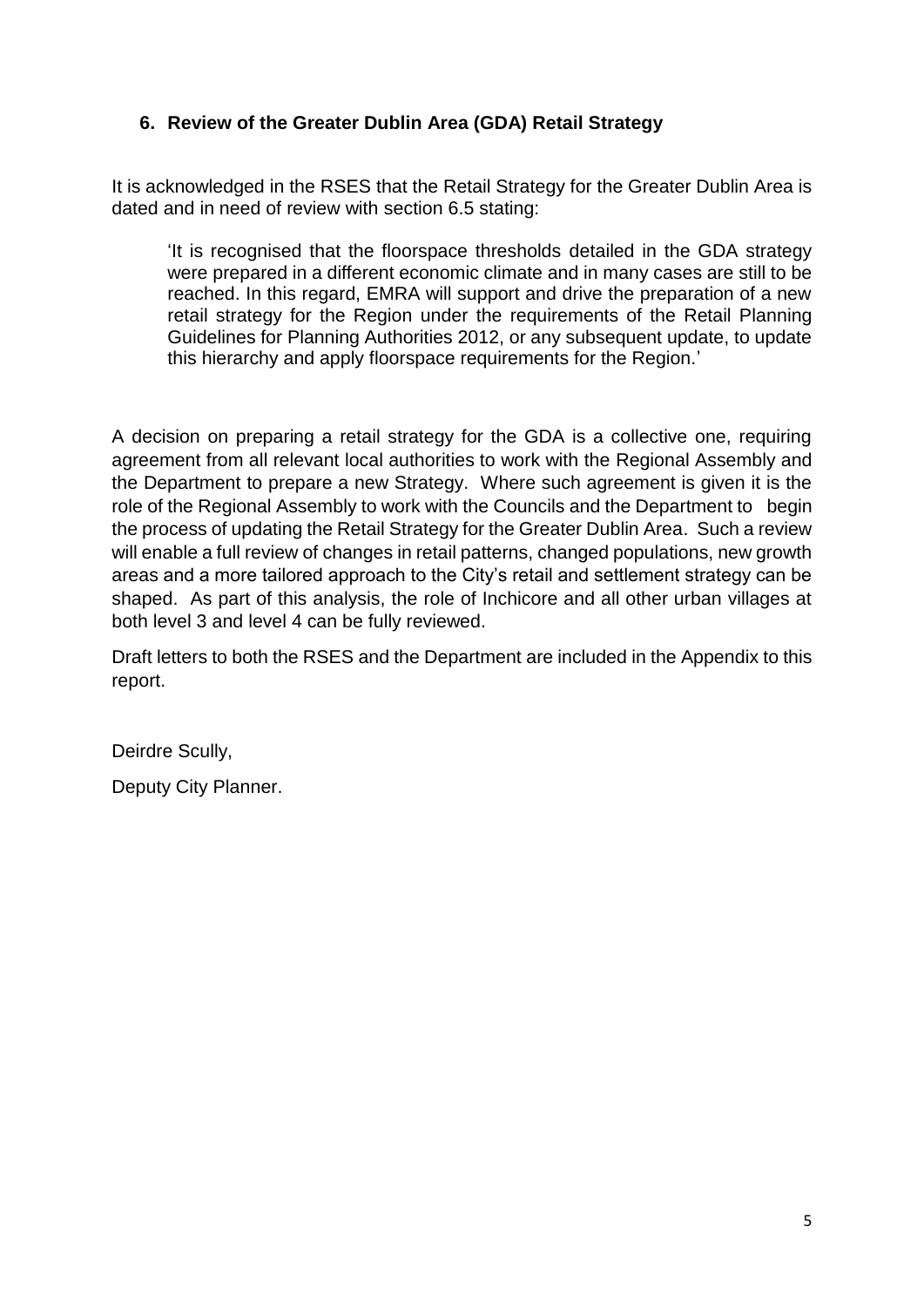**Appendix – Proposed letters to the Department of Housing, Local Government and Heritage and the Eastern and Midlands Regional Assembly**

> Department of Housing, Local Government and Heritage, Custom House, Dublin 1 D01W6XO

To whom it concerns,

The retail strategy of the Dublin City Development Plan is highly dependent upon the 2008 Retail Strategy for the Greater Dublin Area, a document that is in need of review. During the draft Development Plan process for the new City Development Plan, this need has become clear.

Section 7.5.1 of the draft City Development Plan states:

*The Retail Planning Guidelines, 2012 set out the retail planning framework for retail development. In accordance with these guidelines, retail policy for the city must be informed by a multi-authority retail strategy which would set out the retail hierarchy for the region and which would set out retail floorspace requirements for different settlements under the hierarchy. The existing 2008 – 2016 Retail Strategy for the Greater Dublin Area is considered out of date and a new multi-authority strategy for the region is required.* 

*In the interim, the Regional Spatial Economic Strategy (RSES), for the Eastern and Midland Regional Assembly, 2019 sets out a retail hierarchy for the Eastern and Midland Region and it states that it will support and drive the preparation of a new retail strategy for the region.*

It has been acknowledged at Regional Assembly and local authority level that the Strategy is not up to date having regard to the changes in retail profile, floorspace demand, the implementation of the NPF through designation of new growth locations; the emphasis on regeneration and brownfield. The following Regional Policy Objectives are included in the RSES:

*RPO 6.10: EMRA will support the preparation of a Retail Strategy / Strategies for the Region in accordance with the Retail Planning Guidelines for Planning Authorities 2012, or any subsequent update, to update the retail hierarchy and apply floorspace requirements for the Region.*

In accordance with the above Regional Policy Objectives, the City Council requests that Department support and encourage the undertaking of a review of the Retail Strategy for the Greater Dublin Area.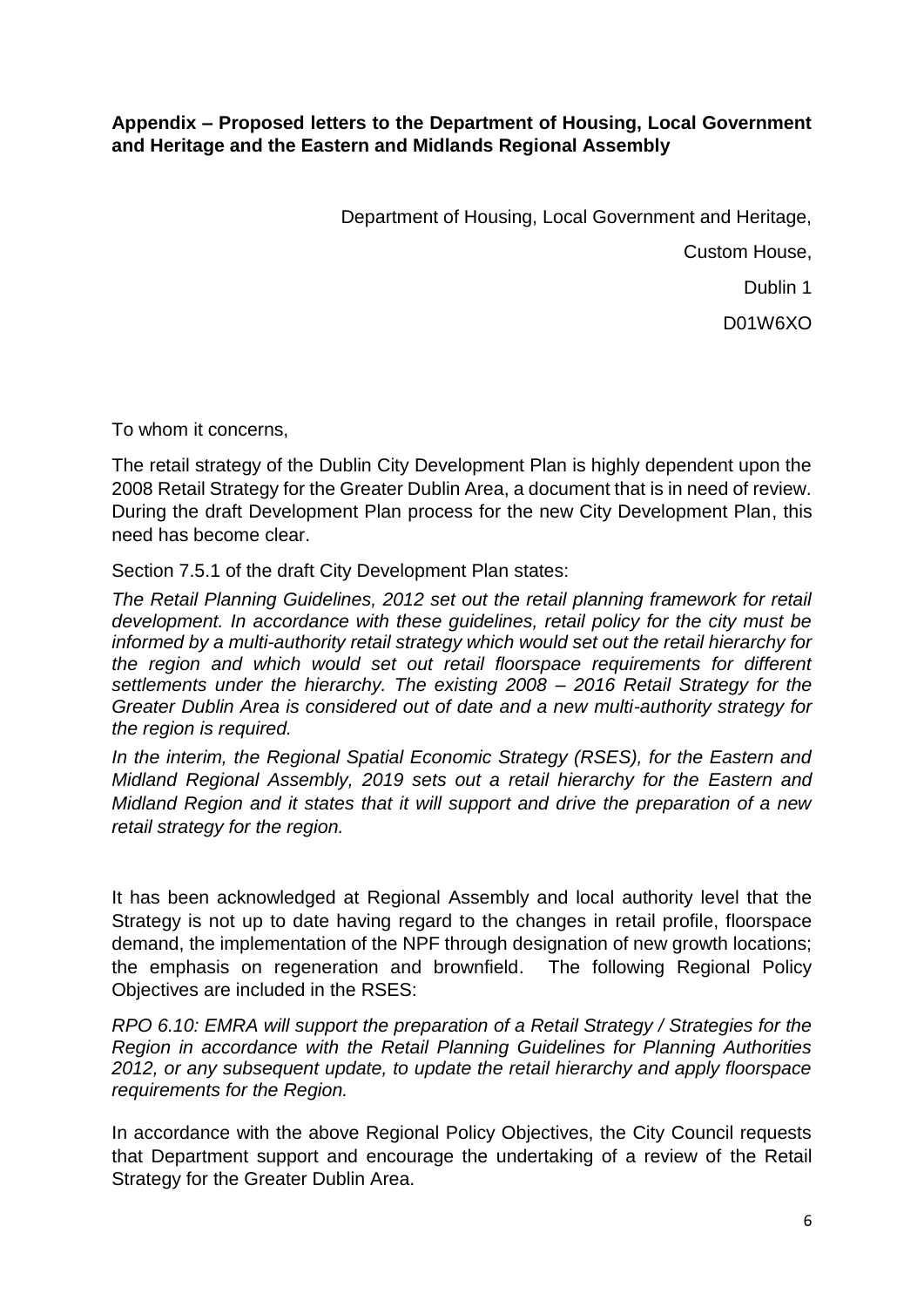Eastern and Midland Regional Assembly, 3 rd Floor North Ballymun Civic Centre, Dublin 09 D09C8P5

To whom it concerns,

The retail strategy of the Dublin City Development Plan is highly dependent upon the 2008 Retail Strategy for the Greater Dublin Area, a document that is in need of review. During the draft Development Plan process for the new City Development Plan, this need has become clear.

Section 7.5.1 of the draft City Development Plan states:

*The Retail Planning Guidelines, 2012 set out the retail planning framework for retail development. In accordance with these guidelines, retail policy for the city must be informed by a multi-authority retail strategy which would set out the retail hierarchy for the region and which would set out retail floorspace requirements for different settlements under the hierarchy. The existing 2008 – 2016 Retail Strategy for the Greater Dublin Area is considered out of date and a new multi-authority strategy for the region is required.* 

*In the interim, the Regional Spatial Economic Strategy (RSES), for the Eastern and Midland Regional Assembly, 2019 sets out a retail hierarchy for the Eastern and Midland Region and it states that it will support and drive the preparation of a new retail strategy for the region.*

It has been acknowledged at Regional Assembly and local authority level that the Strategy is not up to date having regard to the changes in retail profile, floorspace demand, the implementation of the NPF through designation of new growth locations;